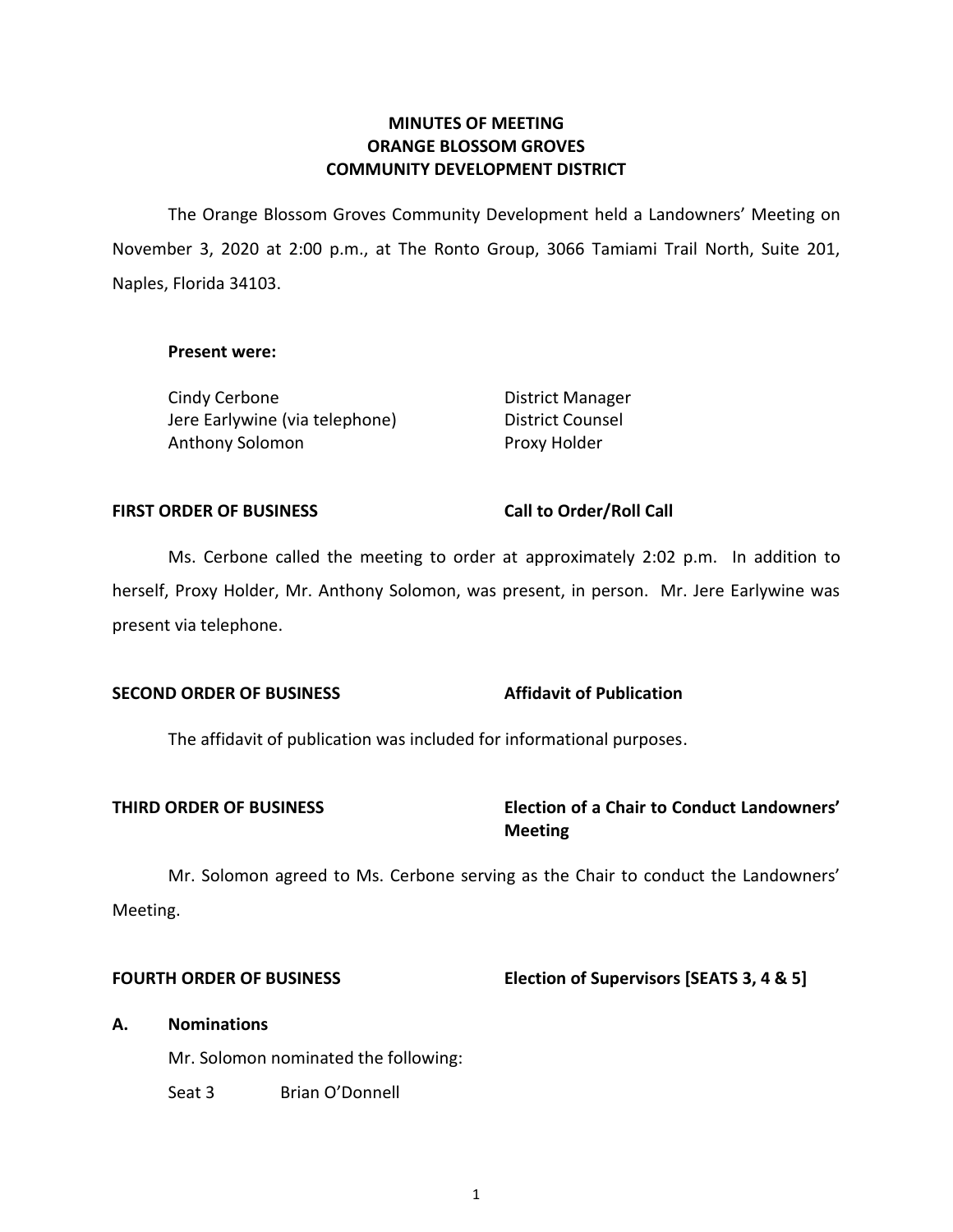Seat 4 Ken Bloom

Seat 5 Karen Welks

No other nominations were made.

# **B. Casting of Ballots**

# **I. Determine Number of Voting Units Represented**

# **II. Determine Number of Voting Units Assigned by Proxy**

 RP Orange Blossom Owner LLC assigned by proxy a total of 91 voting units to Mr. Solomon.

Mr. Solomon cast the following votes:

| Seat 3 | Brian O'Donnell | 91 votes |
|--------|-----------------|----------|
| Seat 4 | Ken Bloom       | 90 votes |
| Seat 5 | Karen Welks     | 91 votes |

# **C. Ballot Tabulation and Results**

Ms. Cerbone reported the following ballot tabulation, results and term lengths:

| Seat 3 | Brian O'Donnell | 91 votes | Four-year Term |
|--------|-----------------|----------|----------------|
| Seat 4 | Ken Bloom       | 90 votes | Two-year Term  |
| Seat 5 | Karen Welks     | 91 votes | Four-year Term |

#### **FIFTH ORDER OF BUSINESS**

#### **FIFTH ORDER OF BUSINESS Landowners' Questions/Comments**

There being no Landowners' questions or comments, the next item followed.

#### **SIXTH ORDER OF BUSINESS Adjournment**

There being nothing further to discuss, the meeting adjourned at 2:05 p.m.

# [SIGNATURES APPEAR ON THE FOLLOWING PAGE]